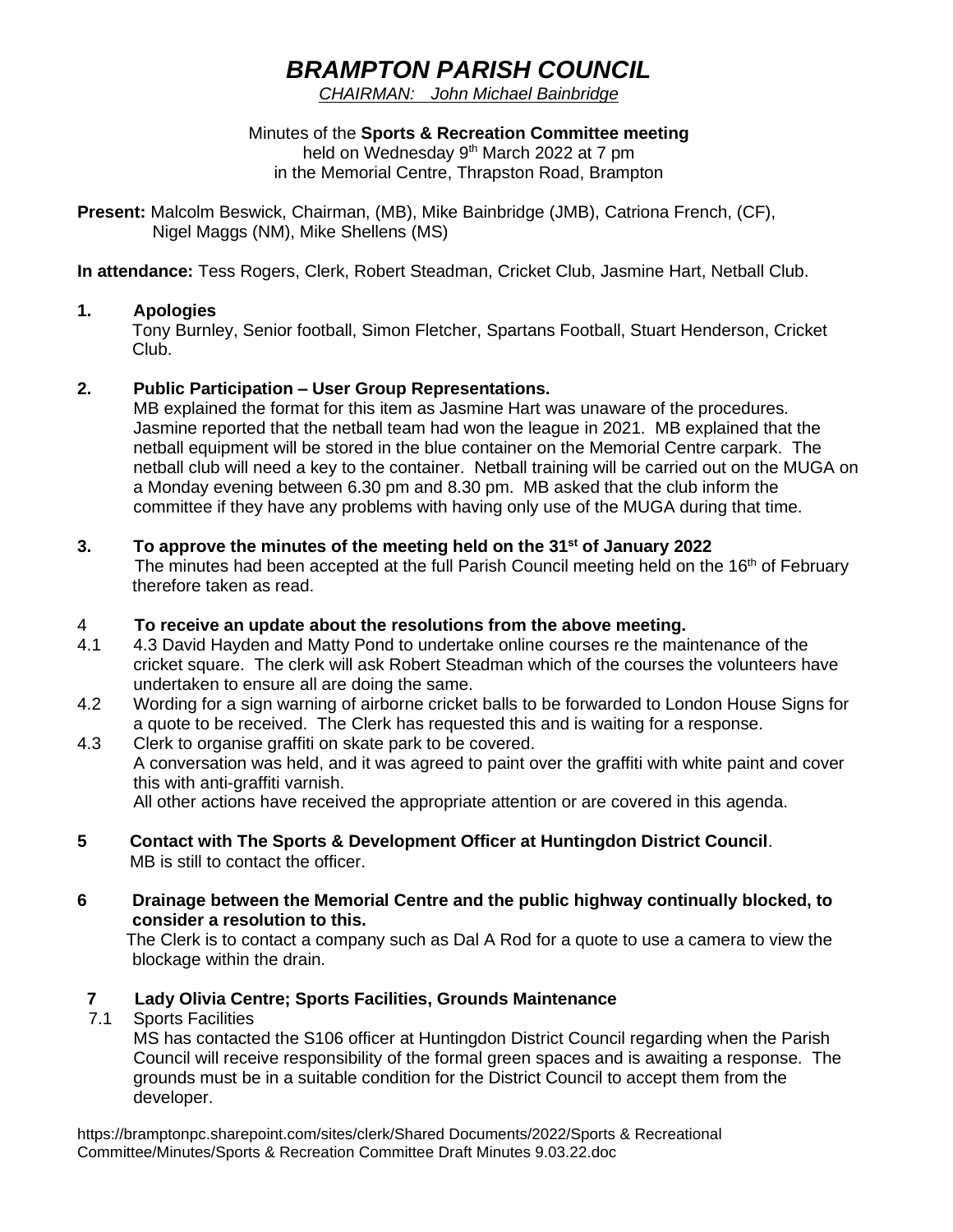7.2 Grounds Maintenance

The Personnel Working Group will be convened in April to discuss the staffing of the Lady Olivia Centre to include the grounds maintenance. The Parish Council has a tractor capable of carrying out the necessary work at the Centre. However, it is in full use already.

### **8 Memorial Centre Playing Fields including maintenance to Cricket Square and Football Pitches.**

8.1 To consider the purchase of a pedestrian weed sprayer

The current sprayer is leaking therefore needs replacing. The Clerk had available one quote at the meeting. JMB proposed to purchase a replacement weed sprayer costing no more than £700.00. MS seconded this; all were in agreement. It was agreed to get a further quote from Arthur Ibbetts.

- 8.2 To consider quotes for a new roller for the cricket square. A roller is an essential piece of equipment to maintain the cricket square. These cost in the region of £16k new. However, it might be possible to purchase a reconditioned machine or even to rent one. The roller would be used for up to twenty weeks of the year. MB will meet with Stuart Henderson who has sourced various quotes for rollers before a decision can be taken.
- 8.3 MB will meet with Stuart Henderson, Robert Steadman and Allan Moore regarding a maintenance plan for the square.
- 8.4 To decide between to service and repair the cricket square mower or to replace. MB proposed to repair the mower at a cost of £1.044 rather than the basic service of £471 as this would ensure the cutting height would be correct. JMB seconded this and all were in agreement.

A roller is required for the artificial cricket pitch. The Clerk will check if the company that supplied the pitch should return to roll it or if the Parish Council is now responsible.

8.5 General.

Robert Steadman reported that 16 young people have signed up to play cricket.

 Jasmine Hart thought that around 60% of the netball players are local to Brampton. Twenty of the ladies are in the league.

 MS suggested a brief note should be put in the Brampton magazine stating the sum of all sports played in Brampton and the number of all participants taking part.

8.6 Update on the mounting of the CCTV on one of the floodlight posts. Robert Steadman explained how the CCTV could be connected up to the power supply which is mounted on the wall of the Memorial Centre. He will visit the site to view the post and explain this prior to an electrician visiting to make the connection and the company to supply the CCTV.

## **9 Skate Park**.

9.1 Contact for graffiti artist for the skate park.

The Clerk has got a contact for an individual who teaches the art of graffiti. A discussion was held regarding the village youth undertaking the graffiti, officially. Perhaps once the youth club has been reinstated this might be a project they could take on.

9.2 Skating Lessons on the Skate Park. The individual who carries out the lessons will be asked to provide his credentials to ensure he is covered and that the Parish Council holds no liability whilst he is teaching on the park.

### **10 MUGA**

10.1 Update on the current lighting situation.

A trench has been dug into which ducting has been laid for the supply of electricity to the lights. MB is in the process of getting quotes for this. One quote was received. However the contractor was reticent to undertake the work as the job isn't something he does on a regular basis.

10.2 Consideration to be given regarding residents/groups booking the MUGA

https://bramptonpc.sharepoint.com/sites/clerk/Shared Documents/2022/Sports & Recreational Committee/Minutes/Sports & Recreation Committee Draft Minutes 9.03.22.doc